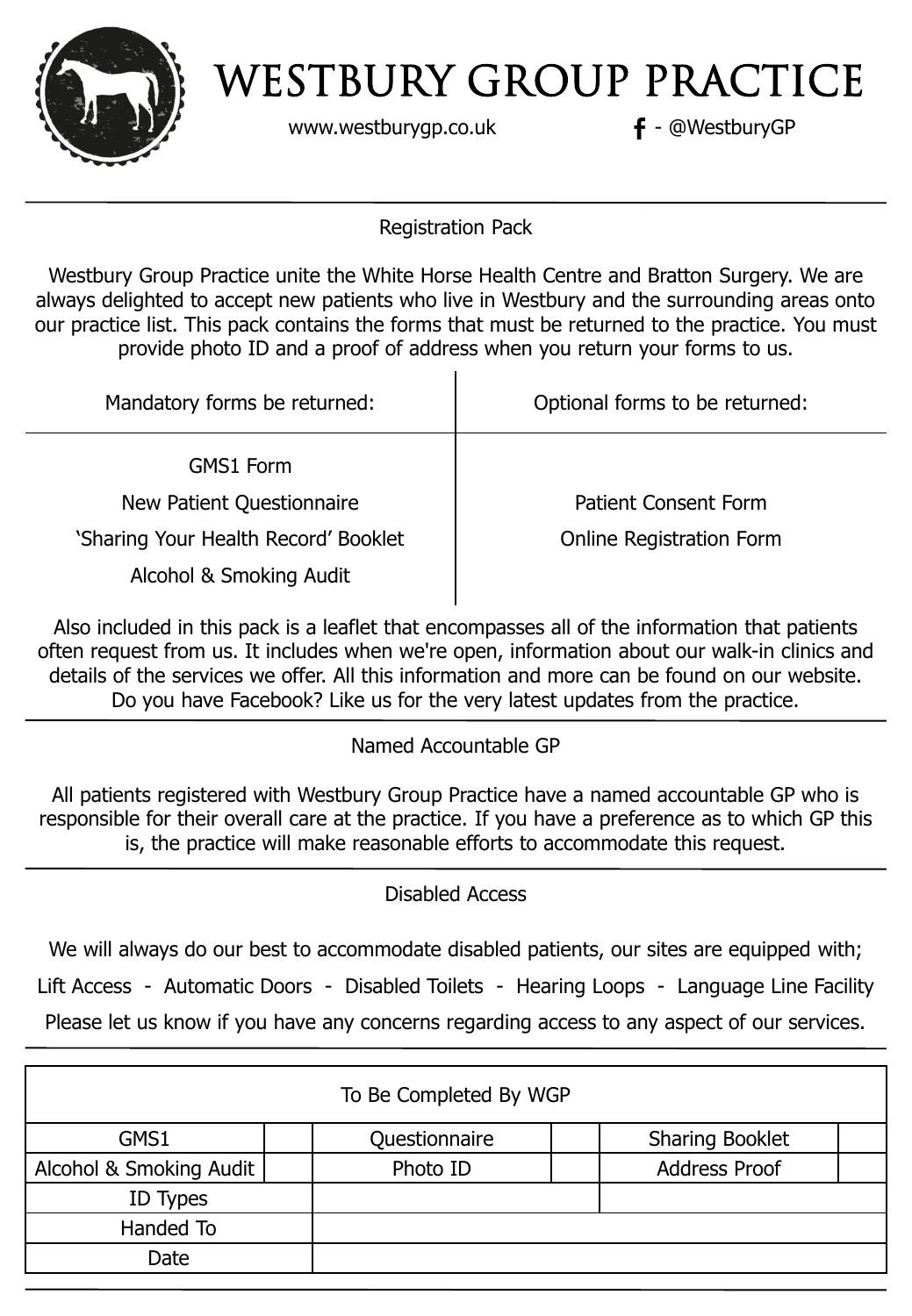

[www.westburygp.co.uk](http://www.westburygp.co.uk/) **f** - @WestburyGP

### New Patient Questionnaire (Adult)

|                                         | <b>Personal Details</b> |
|-----------------------------------------|-------------------------|
| <b>Full Name</b>                        |                         |
| Date Of Birth                           | <b>Sex</b>              |
| Telephone (Home)                        |                         |
| Telephone (Mobile)                      |                         |
| Telephone (Work)                        |                         |
| <b>Voicemail Consent</b>                |                         |
| <b>Email Address</b>                    |                         |
| <b>SMS &amp; Email Consent</b>          |                         |
| <b>Preferred Contact Method</b>         |                         |
| Next Of Kin & Relationship              |                         |
| <b>Next Of Kin Contact Details</b>      |                         |
| Height                                  | Weight                  |
| Are you a Military Veteran?             |                         |
| If yes which regiment did you serve in? |                         |

| Ethnic Origin         |  |             |  |  |                      |         |              |  |
|-----------------------|--|-------------|--|--|----------------------|---------|--------------|--|
| White                 |  | Indian      |  |  | <b>Black African</b> | Chinese | Pakistani    |  |
| Vietnamese            |  | Bangladeshi |  |  | Caribbean            | Other   | Confidential |  |
| First Spoken Language |  |             |  |  |                      |         |              |  |

| Care                                                        |  |  |  |  |  |
|-------------------------------------------------------------|--|--|--|--|--|
| Are you a carer/cared for?                                  |  |  |  |  |  |
| Would you like to be referred to the Carers Support Scheme? |  |  |  |  |  |
| Who do you care for? (Name, Address & Relationship)         |  |  |  |  |  |

| Nominated Pharmacy |              |        |          |                   |  |
|--------------------|--------------|--------|----------|-------------------|--|
| <b>Shaunaks</b>    | <b>Boots</b> | Llovds | Preddy's | <b>Dispensary</b> |  |
| <b>Other</b>       |              |        |          |                   |  |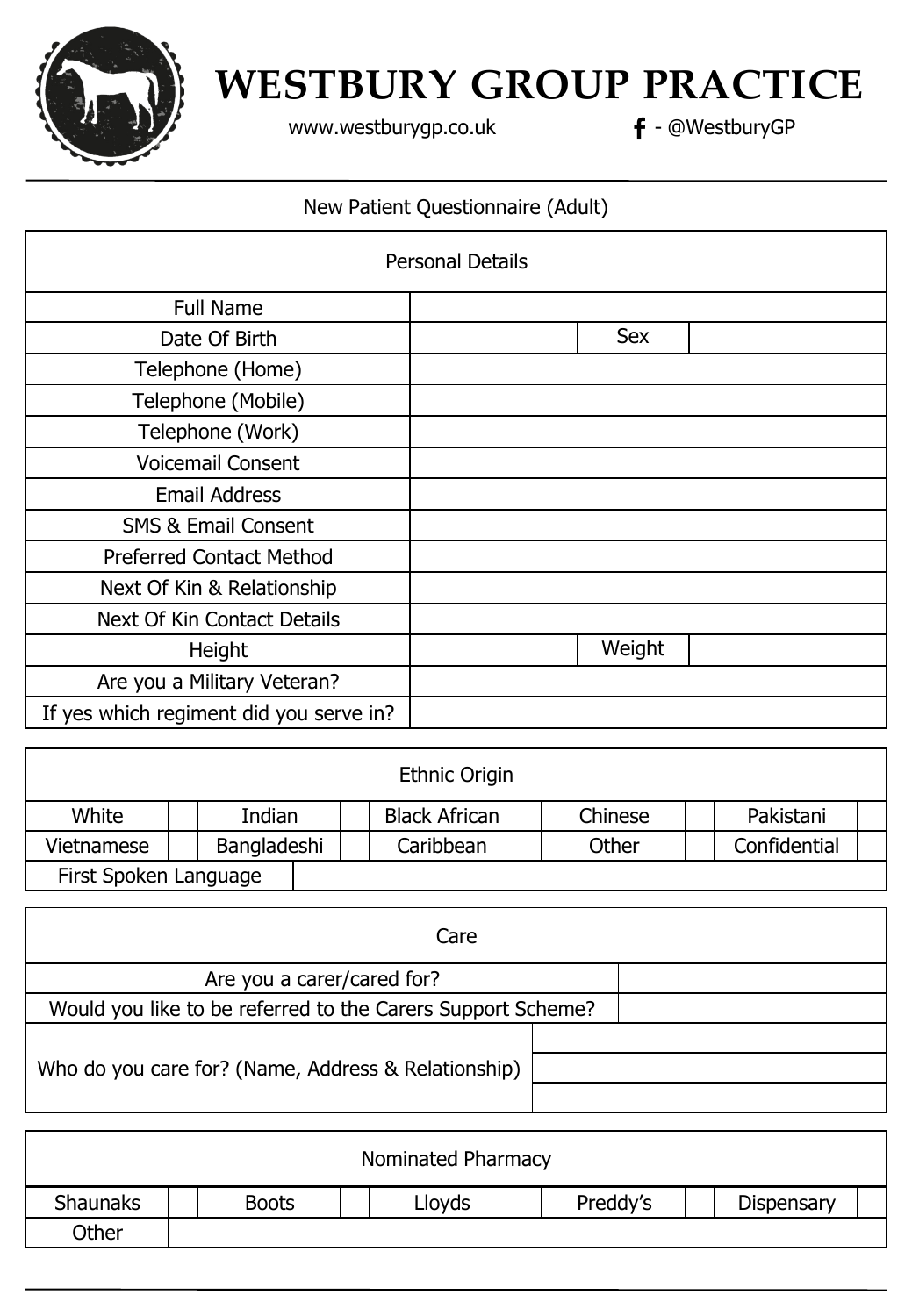

www.westburygp.co.uk **f** - @WestburyGP

## Patient Consent Form

| <b>Patient Details</b> |  |  |
|------------------------|--|--|
| Full Name              |  |  |
| Date Of Birth          |  |  |
| Address                |  |  |

| Person(s) To Have Access |  |  |  |
|--------------------------|--|--|--|
| Full Name(s)             |  |  |  |
| Relationship             |  |  |  |
| <b>Address</b>           |  |  |  |
| Telephone                |  |  |  |

| Service(s) To Access (Please Tick) |              |                    |              |  |  |
|------------------------------------|--------------|--------------------|--------------|--|--|
| Service                            | Indefinitely | <b>Time Period</b> | <b>Dates</b> |  |  |
| <b>Full Access</b>                 |              |                    |              |  |  |
| Appointments                       |              |                    |              |  |  |
| <b>Test Results</b>                |              |                    |              |  |  |
| Consultations                      |              |                    |              |  |  |
| Prescriptions                      |              |                    |              |  |  |

| I hereby give consent for the person(s) above to have access, discuss and enquire about my<br>healthcare records and the services ticked above for the length of time indicated. |  |  |
|----------------------------------------------------------------------------------------------------------------------------------------------------------------------------------|--|--|
| Signed                                                                                                                                                                           |  |  |
| Date                                                                                                                                                                             |  |  |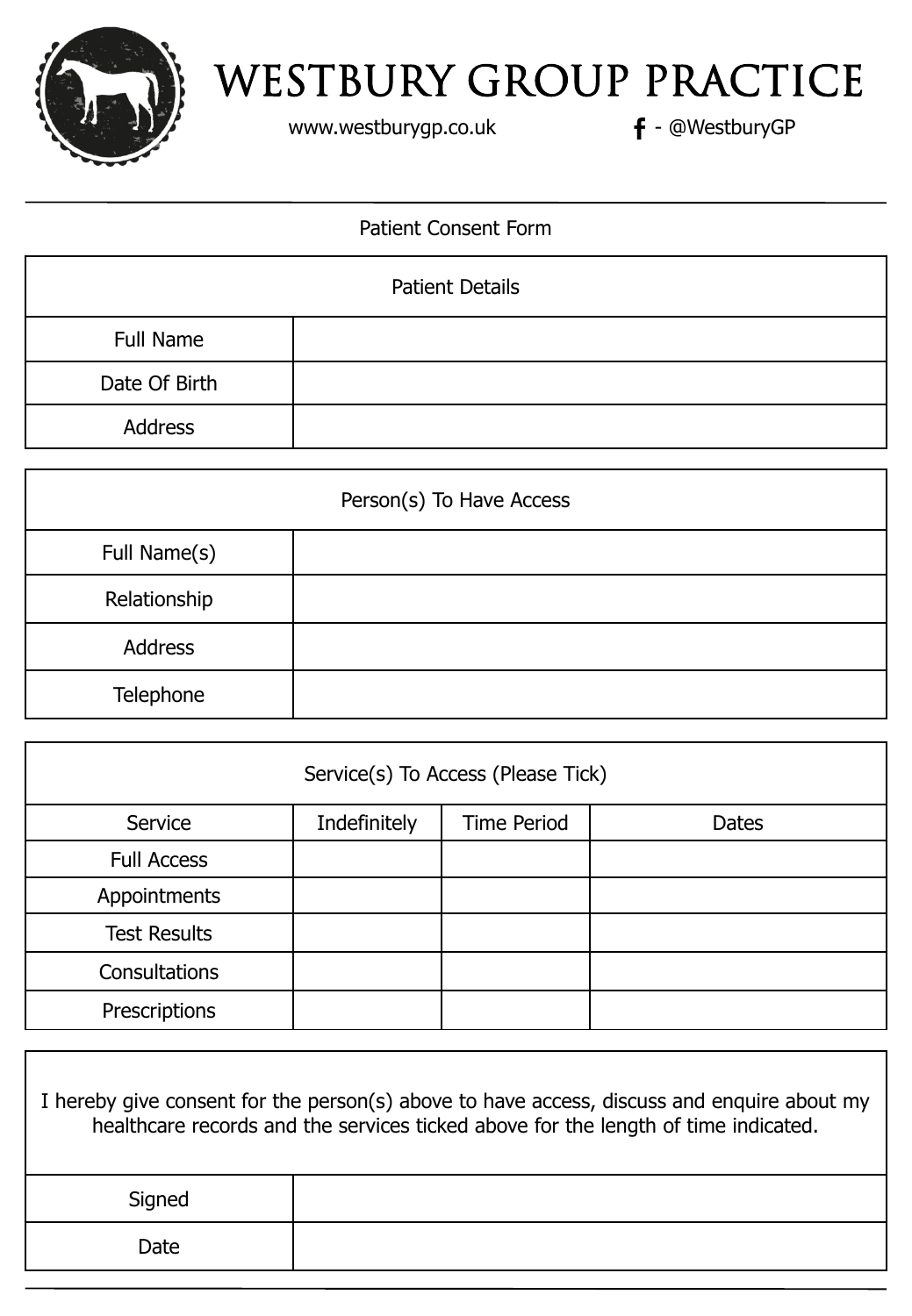

www.westburygp.co.uk **f** - @WestburyGP

### Access To Online Services

|                                | Contact Details (No need for contact information if you are completing a registration pack.) |
|--------------------------------|----------------------------------------------------------------------------------------------|
| Full Name                      |                                                                                              |
| Date Of Birth                  |                                                                                              |
| <b>Address</b>                 |                                                                                              |
| Telephone (Mobile)             |                                                                                              |
| <b>Email Address</b>           |                                                                                              |
| <b>SMS &amp; Email Consent</b> |                                                                                              |

| Request Access (Please Tick)       |  |  |  |  |
|------------------------------------|--|--|--|--|
| <b>Booking Appointments</b>        |  |  |  |  |
| <b>Requesting Medication</b>       |  |  |  |  |
| <b>Summary Care Record Access</b>  |  |  |  |  |
| Detailed Coded Record Access       |  |  |  |  |
| <b>Full Clinical Record Access</b> |  |  |  |  |

**Declaration** 

- I have read and understood the information leaflet provided by the practice.
- I will be responsible for the security of the information I see or download.
- If I choose to share my information with anyone else, this is at my own risk.
- I will contact Westbury Group Practice as soon as possible if I suspect that someone has accessed my account without my agreement.
- If I see information in my record that is not about me or is inaccurate, I will log out of online services immediately and will contact the practice.
- If I have access to my child's record, I understand that this will be switched off on the child's 11<sup>th</sup> birthday.

| Signature |  |
|-----------|--|
| Date      |  |

| To Be Completed By WGP |  |  |  |  |
|------------------------|--|--|--|--|
| Photo ID & Type        |  |  |  |  |
| Handed To              |  |  |  |  |
|                        |  |  |  |  |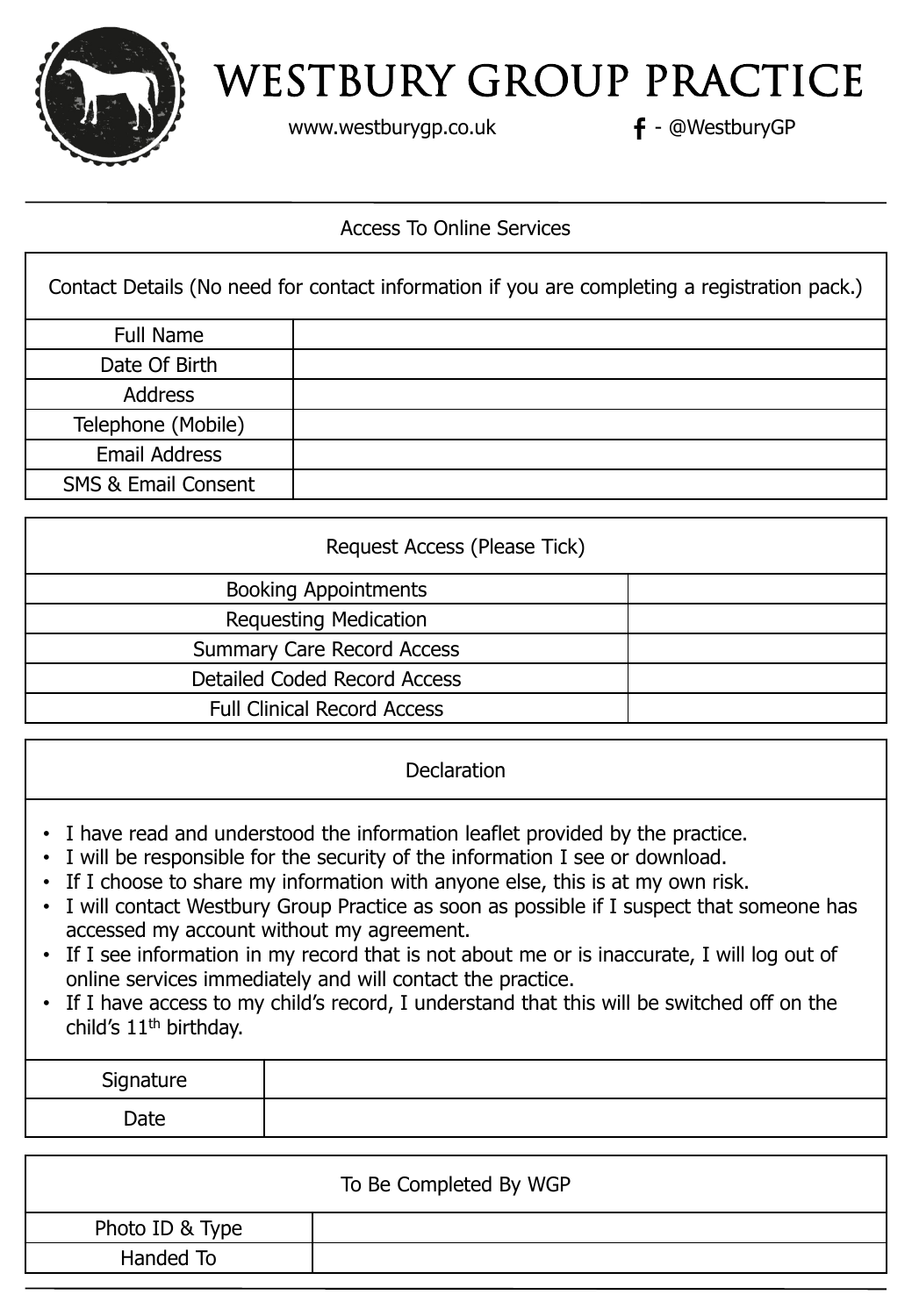

www.westburygp.co.uk **f** - @WestburyGP

### Alcohol & Smoking Audit

| <b>Smoking Audit</b>                                       |  |
|------------------------------------------------------------|--|
| Do you smoke?                                              |  |
| If yes, how many cigarettes do you smoke a day?            |  |
| Have you ever smoked?                                      |  |
| If yes, when did you stop?                                 |  |
| Would you like to be referred to our Stop Smoking service? |  |

| <b>Alcohol Audit</b>                                             |              |                      |                      |                     |  |                      |       |
|------------------------------------------------------------------|--------------|----------------------|----------------------|---------------------|--|----------------------|-------|
| How many units of alcohol do you consume a week?                 |              |                      |                      |                     |  |                      |       |
| How many pints of beer/lager do you consume a week?              |              |                      |                      |                     |  |                      |       |
| How many glasses of wine do you consume a week?                  |              |                      |                      |                     |  |                      |       |
| How many measures of spirits do you consume a week?              |              |                      |                      |                     |  |                      |       |
| Scoring                                                          | 0            | 1                    | $\overline{2}$       | 3                   |  | 4                    | Score |
| How often do you have<br>an alcoholic drink?                     | <b>Never</b> | Monthly              | 2-4 Times<br>A Month | 2-3 Times<br>A Week |  | $4+$ Times<br>A Week |       |
| When drinking, how<br>many drinks do you<br>have?                | $1 - 2$      | $2 - 3$              | $4-6$                | $7 - 8$             |  | $9+$                 |       |
| Per occasion, how<br>often do you consume<br>more than 6 drinks? | <b>Never</b> | Less Than<br>Monthly | Monthly              | Weekly              |  | Daily                |       |
| <b>Total Score</b>                                               |              |                      |                      |                     |  |                      |       |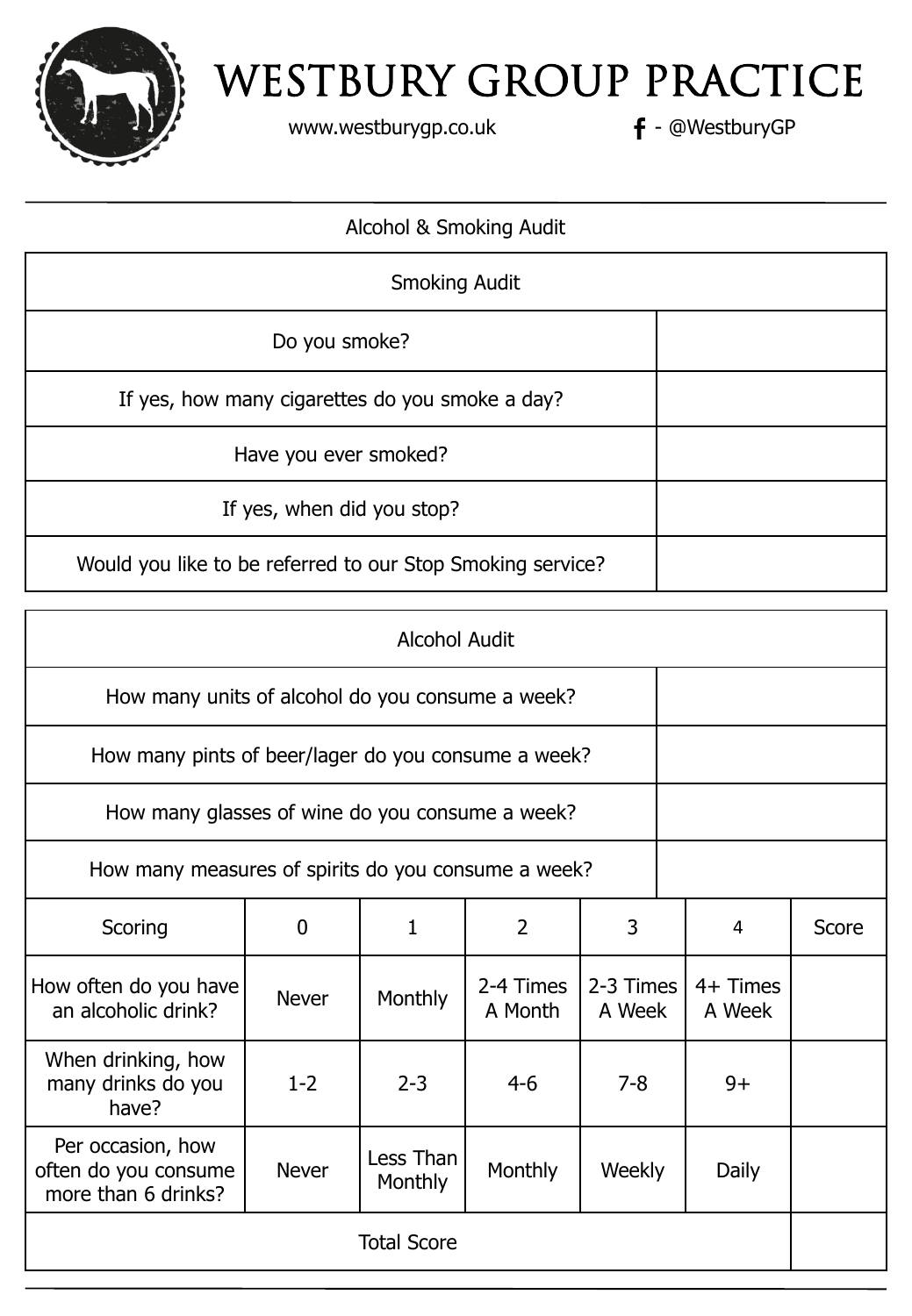## How much is too much? **Simple Structured Advice**





## Are you at risk from drinking alcohol?

| <b>Risk</b>                                 | <b>AUDIT</b><br><b>Score</b> | Men                                                                           | <b>Women</b>                                                                  | <b>Common Effects</b>                                                                                                                                                                   |
|---------------------------------------------|------------------------------|-------------------------------------------------------------------------------|-------------------------------------------------------------------------------|-----------------------------------------------------------------------------------------------------------------------------------------------------------------------------------------|
| <b>SENSIBLE</b>                             | $0 - 7$                      | 21 units or fewer per<br>week or up to 4 units per<br>day                     | 14 units or fewer per<br>week or up to 3 units per<br>day                     | · Increased relaxation<br>• Reduced risk of heart disease<br>· Sociability                                                                                                              |
| <b>HAZARDOUS</b><br>(risky drinking)        | $8 - 15$                     | 22 - 49 units per week or<br>regular drinking of more<br>than 4 units per day | 15 - 35 units per week or<br>regular drinking of more<br>than 3 units per day | • Less energy<br>• Depression/Stress<br>· Insomnia<br>• Impotence<br>• Risk of injury<br>• High blood pressure<br>• Relationship problems<br>· Increased risk interring with medication |
| <b>HARMFUL</b><br>(very riskiy<br>drinking) | $16 - 19$                    | 50 + units per week                                                           | $36 +$ units per week                                                         | . All of the above and<br>• Memory loss<br>· Increased risk of liver disease<br>· Increased risk of cancer<br>• Possible alcohol dependence                                             |

- . Binge drinking is considered to be drinking twice the daily limit in one sitting (8+ units for men, 6+ units for women).
- There are times when you will be at risk even after two or three drinks. For example, when exercising, operating heavy machinery, driving or if you are on certain medication.
- If you are pregnant it is recommended that you completely abstain from drinking alcohol.
- . As well as keeping to weekly and daily limits it is recommended that 2 days of the week should be alcohol-free.

#### How do you feel?

#### What is everyone else like?



Most people are sensible drinkers

### Making your plan

- Have your first alcoholic drink after starting to eat
- . Quench your thirst with non-alcoholic drinks before alcohol
- Avoid salty snacks when drinking alcohol
- Avoid drinking in rounds or in large groups
- · Switch to low alcohol beer/lager
- Take smaller sips
- . Plan activities and tasks at those times you usually drink
- . When bored or stressed have a workout instead of drinking
- · Explore interests cinema, exercise, etc.
- Avoid going to the pub after work
- . Avoid or limit the time spent with 'heavy' drinking friends
- Any ideas? Things you have tried?

## Remember, nobody's perfect! If at first you don't succeed, try again.

This brief intervention package is based on the Drink-Less programme originally developed at the University of Sydney as part of a W.H.O. collaborative study. ©2006 Institute of Health & Society, Newcastle University. Produced by Design Services, Gateshead Council.

### What are the benefits of cutting down?

#### **Physical**

- Reduced risk of injury
- Reduced risk of high blood pressure
- Reduced risk of cancer
- Reduced risk of liver disease
- Reduced risk of brain damage
- · Sleep better
- More energy
- Lose weight / Better physical shape
- No hangovers
- Improved memory

#### Psychological/Social/Financial

- · Improved mood
- Less hassle from family
- Reduced risk of drink driving
- Save money
- Better relationships

### What targets should you aim for?

#### 'How to do it' - the ideal

#### Men

4 or less standard drinks daily 21 or less standard drinks weekly

#### Women

3 or less standard drinks daily 14 or less standard drinks weekly No drinks advised during pregnancy

**Dependent Drinkers** No drinks are safe

#### Your first achievable step

**What is your target?** 

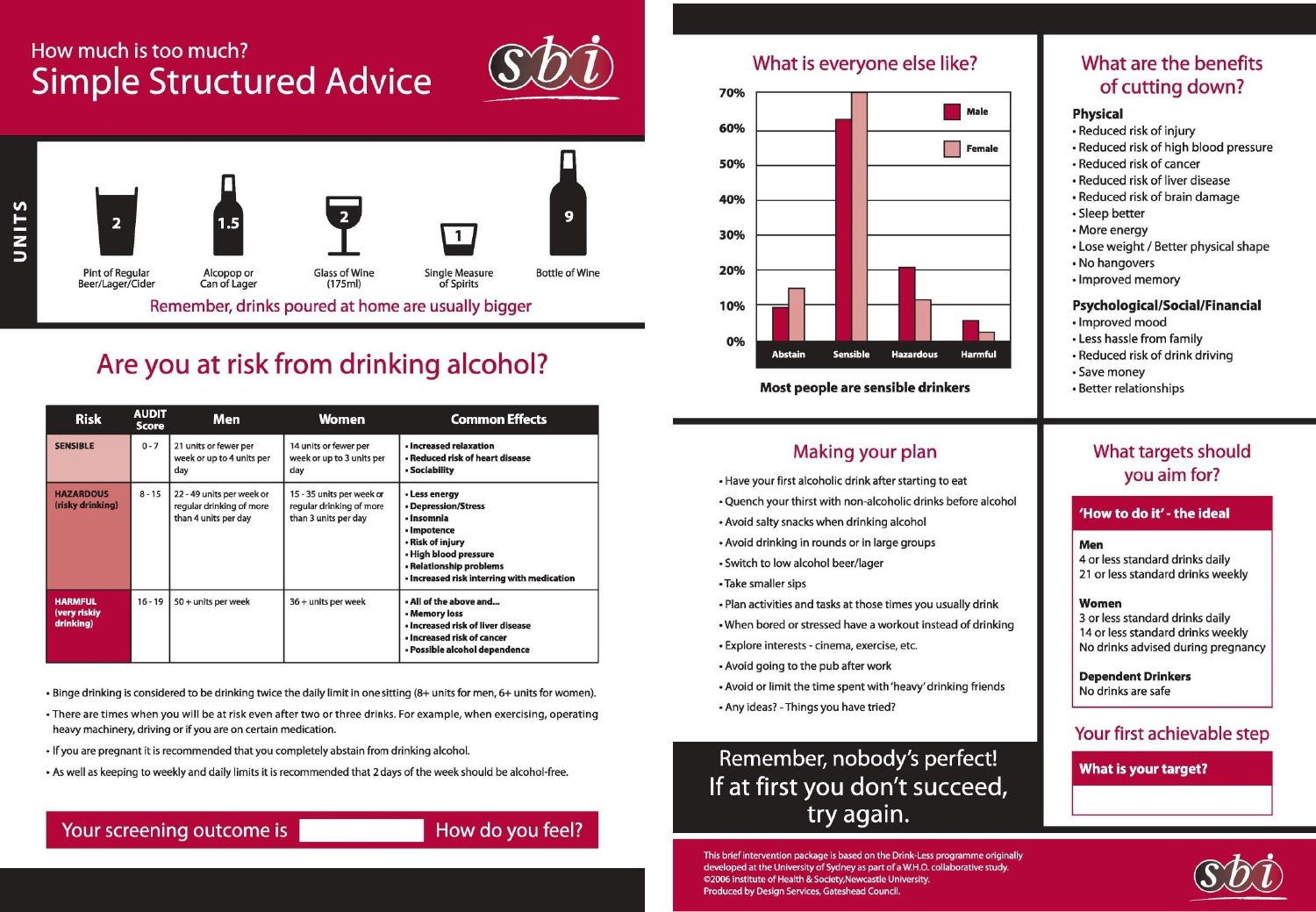

www.westburygp.co.uk **f** - @WestburyGP

White Horse Health Centre – 01373 828330

The White Horse Health Centre is located in Westbury and serves thousands of patients every day. The Health Centre offers patients routine appointments during extended hours.

| Day       | <b>Normal Hours</b> | <b>Extended Hours</b> |
|-----------|---------------------|-----------------------|
| Monday    | $08:00 - 18:30$     | $18:30 - 20:00$       |
| Tuesday   | $07:30 - 18:30$     | $18:30 - 20:00$       |
| Wednesday | $08:00 - 18:30$     | $18:30 - 20:00$       |
| Thursday  | $08:00 - 18:30$     | $18:30 - 20:00$       |
| Friday    | $08:00 - 18:30$     | <b>None</b>           |
| Weekends  | Closed              | <b>None</b>           |
|           |                     |                       |

Bratton Surgery – 01380 831911

Bratton Surgery is situated in the village of Bratton. The Dispensary on site allows us to dispense prescription items to the local area. The Dispensary does not open until 09:00.

| Day       | <b>Morning Hours</b> | <b>Afternoon Hours</b> |
|-----------|----------------------|------------------------|
| Monday    | $08:30 - 13:00$      | Closed                 |
| Tuesday   | $08:30 - 13:00$      | $14:30 - 17:30$        |
| Wednesday | $08:30 - 13:00$      | Closed                 |
| Thursday  | $08:30 - 13:00$      | $13:30 - 16:30$        |
| Friday    | $08:30 - 13:00$      | Closed                 |
| Weekends  | Closed               | Closed                 |
|           |                      |                        |

Online Services

Patients can now access medical services online via the SystmOnline portal. You can visit any of our surgeries and ask to be setup for the service. You'll need to provide photo ID and a separate proof of address. Once registered, you'll be able to see a summary of your medical records, order repeat medications and book appointments too. The SystmOnline app is also available for iOS and Android devices.

## Choose The Right Service

Westbury Group Practice are keen to educate patients about the different services available to NHS patients. By making the right choice at the right time, you can get the best possible treatment through the NHS. If you're ever unsure where to go, call 111. The team at NHS 111 will ask you a series of questions to assess your symptoms and immediately direct you to the best medical care for you. The service is available 24 hours a day, 365 days a year.